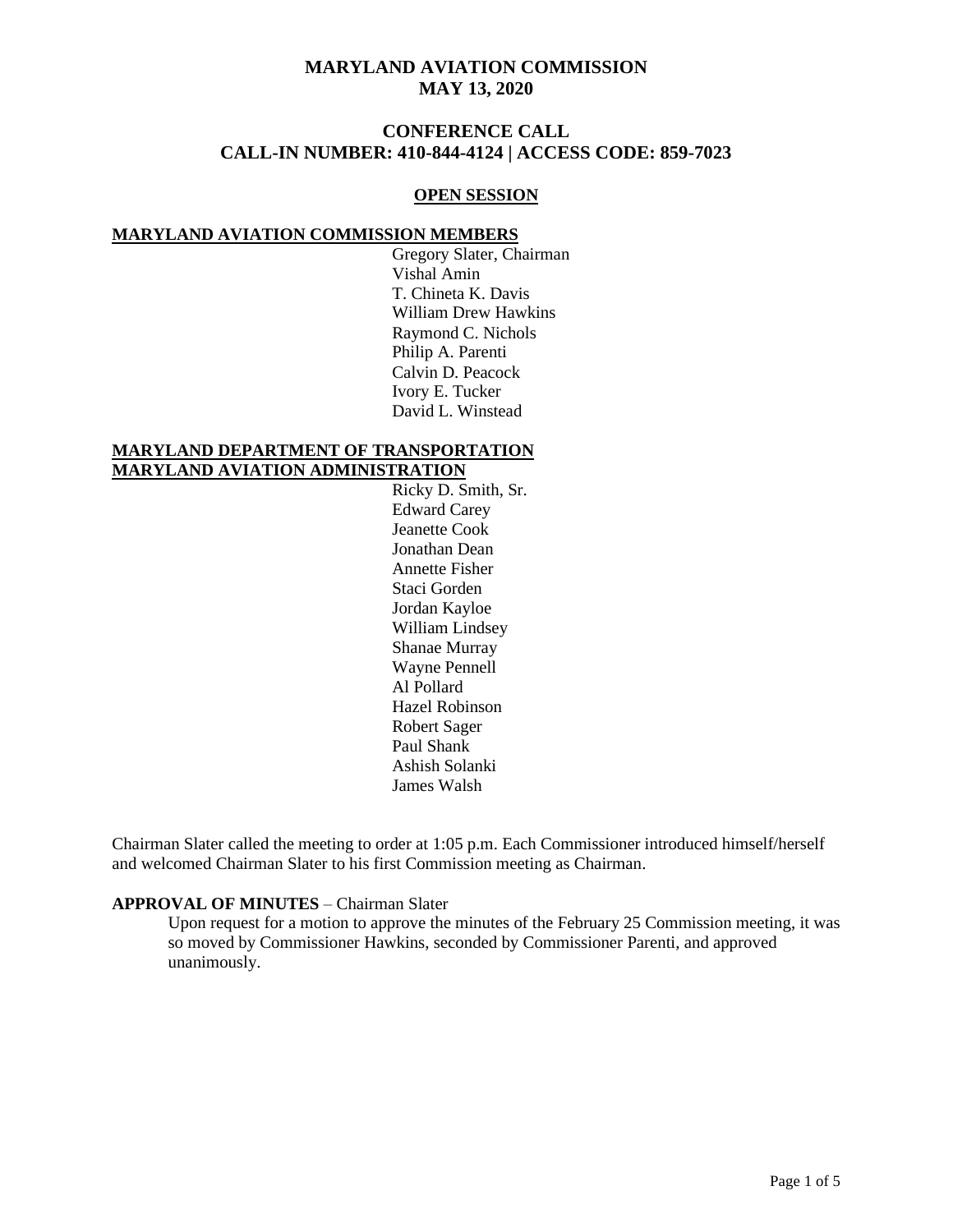# **CONFERENCE CALL CALL-IN NUMBER: 410-844-4124 | ACCESS CODE: 859-7023**

### **EXECUTIVE DIRECTOR'S REPORT** – Ricky Smith

Ricky Smith commended and thanked Jeanette Cook for her service to the MAA while serving as his Special Assistant. She has moved to a new position as Deputy Chief for Administration and Performance Management. Staci Gorden was introduced as his new Special Assistant. Paul Shank was commended for 15 years of service with MAA.

The presentations during today's Commission meeting will focus entirely on the impact of COVID-19 on Baltimore/Washington International Thurgood Marshall Airport (BWI Marshall) and Martin State Airports (MTN).

#### Overview of COVID-19 Impact on BWI Marshall:

- Air traffic is down approximately 93%.
- There are service and market suspensions by many airlines across the board.
- BWI Marshall is taking prudent action in regard to pausing many Capital projects.
- A number of restrictions are in place at BWI Marshall and Martin State Airports in regard to operations and with the workforce. The focus is on ensuring the public and staff are safe.
- Many airlines are taking drastic action in terms of their fleet and workforce.
- Southwest is taking a conservative approach and leading the way for airlines in terms of flights and capacity.
- BWI Marshall went from the  $22<sup>nd</sup>$  busiest to the  $11<sup>th</sup>$  busiest.
- BWI Marshall is the  $4<sup>th</sup>$  lowest reduced airport in the country.
- There is a commitment to keeping employees up to date through written communication and weekly video conferences.
- There are five COVID-19 Recovery Working Groups currently developing plans and strategies for recovery. The groups are: Administration, Communications, Operations, Capital/Technology and Business.

Chairman Slater commended MAA Executive Director Ricky Smith and Chief, BWI Operations & Maintenance, Wayne Pennell on working with Governor Hogan to facilitate the delivery of a large shipment of COVID-19 testing kits and N95 masks from South Korea.

### **BWI OPERATIONS & MAINTENANCE – Wayne Pennell**

Total operations for March were down by 14%; total operations for April were down by 64%. The Division of BWI Operations & Maintenance has over 290 employees, and most are emergency personnel and mission critical. The Airport has remained open and has been critical to transporting supplies, including personal protective equipment. From an operational standpoint, the Division has made changes including: introducing new processes and procedures, implementing a sanitization system to clean all touchpoints (elevator buttons, kiosks, ticket counters, etc.), coordinating with Transportation Security Administration and private security companies to consolidate checkpoints, exit lanes and baggage screening areas. Some areas of the Airport, such as the badging office, are experiencing high demand. This presents an additional challenge for staff. The team is focused on utilizing signage to educate travelers and employees on best practices for staying safe (e.g. wearing masks).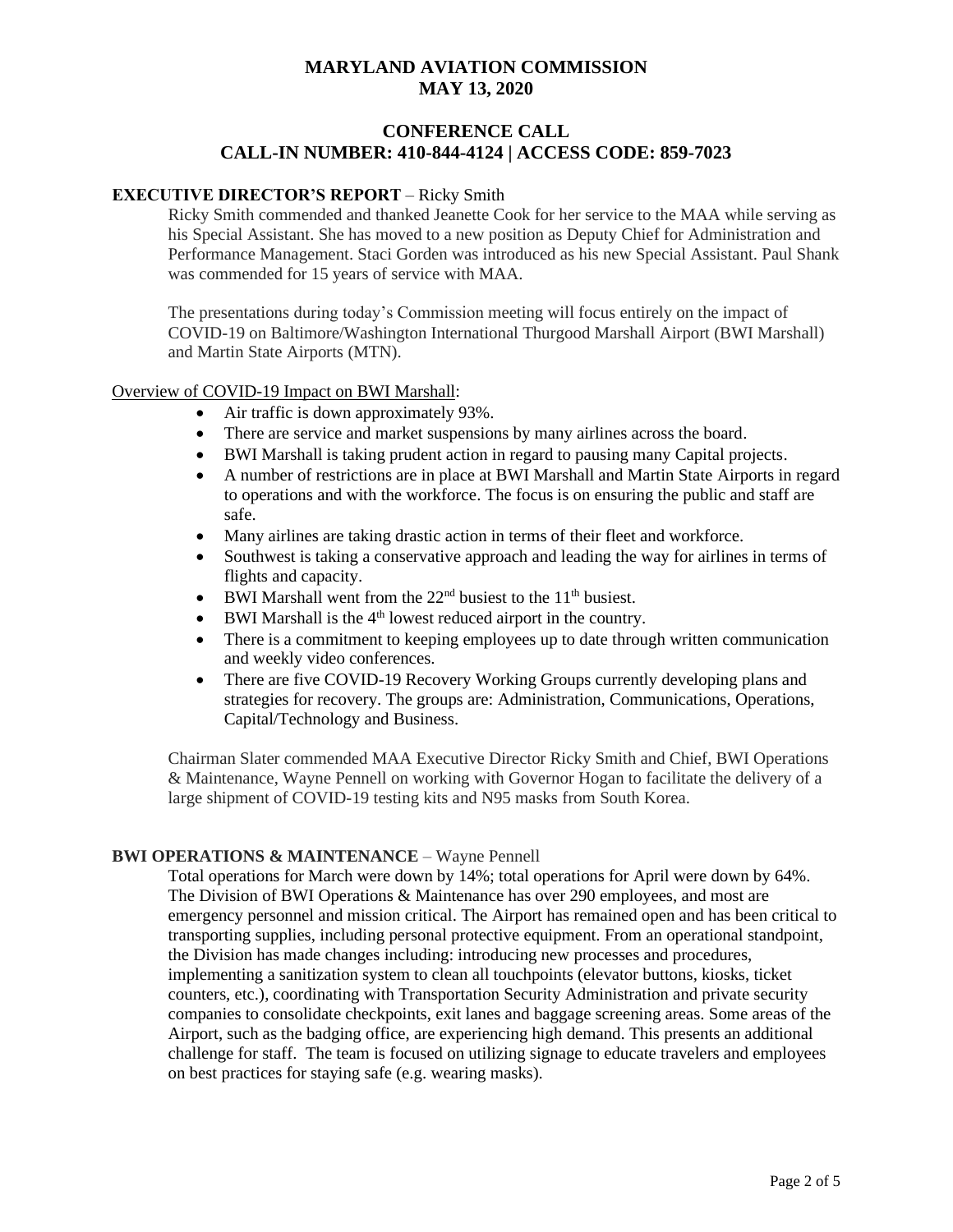# **CONFERENCE CALL CALL-IN NUMBER: 410-844-4124 | ACCESS CODE: 859-7023**

### **MTN OPERATIONS & MAINTENANCE** – Al Pollard

For March and April, total operations at MTN are down 74%. For March and April, fuel sales were down 282%. Martin State Airport has had a deep cleaning. The work is ongoing. Touchpoints including restrooms, counter tops, door handles, hand rails, tables and desks are being cleaned several times a day. Every person coming through the front gate is screened by a security member by asking the 2 critical questions. Additional, plexiglass has been installed between customers desk and employees. Masks, gloves, hand sanitizer, Lysol, and other supplies have been distributed to employees.

### **BUSINESS DEVELOPMENT & MANAGEMENT** – James Walsh

Enplanement Forecasts – Enplanement forecasts have recovery models that are U-shaped, Vshaped, or L-shaped. For FY20, all three models indicate 30% decline. Differences in the models occur when projecting further out to FY21, FY22 and FY23. The U-shaped model predicts a 25- 35% decline in FY21, 20% decline in FY22 and 10% decline in FY23. The V-shaped model predicts a 25-50% decline in FY21, 15% decline in FY22 and 5% decline in FY23. The L-shaped model predicts a 40-50% decline in FY21, 30% decline in FY22 and 20% decline in FY23.

Bond Stress Tests – With parking bonds, the annual cash flow forecast is sufficient to pay debt service and meet two times coverage targets annually. MDOT MAA had collected sufficient parking revenue to pay FY 2020 debt service by October 2019. FY 2021 MDOT MAA needs to shift from a parking concession model to a management expense contract. Use CARES funds for management expense contract in FY 2021. With Customer Facility Charge (CFC) bonds, \$19.5m in CFC accounts other than Debt Service Reserve Fund. MDOT MAA needs to use \$1.0-2.0m in FY 2021 from Facility Improvement Fund to pay debt service. Need to maintain balance of between \$6.4-10.9m in CFC accounts to meet 1.5 times coverage target which limits planned CFC projects. There are concerns regarding bankruptcy for several rental car companies. For Passenger Facility Charge (PFC) bonds, there is \$45.4 million in PFCs account as of April 1, 2020 other than Debt Service Reserve Fund. There is \$25.3 million in Debt Service Reserve Fund. To meet 1.5-2.0 times coverage, MDOT MAA will restructure PFC payments owed to MDOT for international concourse expansion.

CARES Act Funding – The CARES Act has made \$10 billion available to U.S. airports. BWI Marshall received \$87 million. Martin State received \$154,000. It is for reimbursement of expenses incurred since January 20 this year "for any airport lawful purpose." Grants are prepared for additional funding. The goal is to receive funding this fiscal year.

Tenant Relief –Airlines were offered 90-day rent deferral (not abatement) with payback in FY 2021. Landing and aircraft parking fees were frozen until January 1. Terminal concessions were allowed temporary closures and reduced operating hours for concessionaires. Currently 21% of the program is open. Percentage of rent only collected from open locations. MAA has waived minimum annual guarantee for Fraport through December 31, 2020. Concessionaires will receive temporary waiver of certain in pass through fees (i.e., Common Area Maintenance and Distribution). Rental car companies were charged a percentage of rent only. Minimum Monthly Guarantees were waived through December 31, 2020. The companies have been allowed to consolidate brands to single counters and accommodate excess vehicles by leasing vacant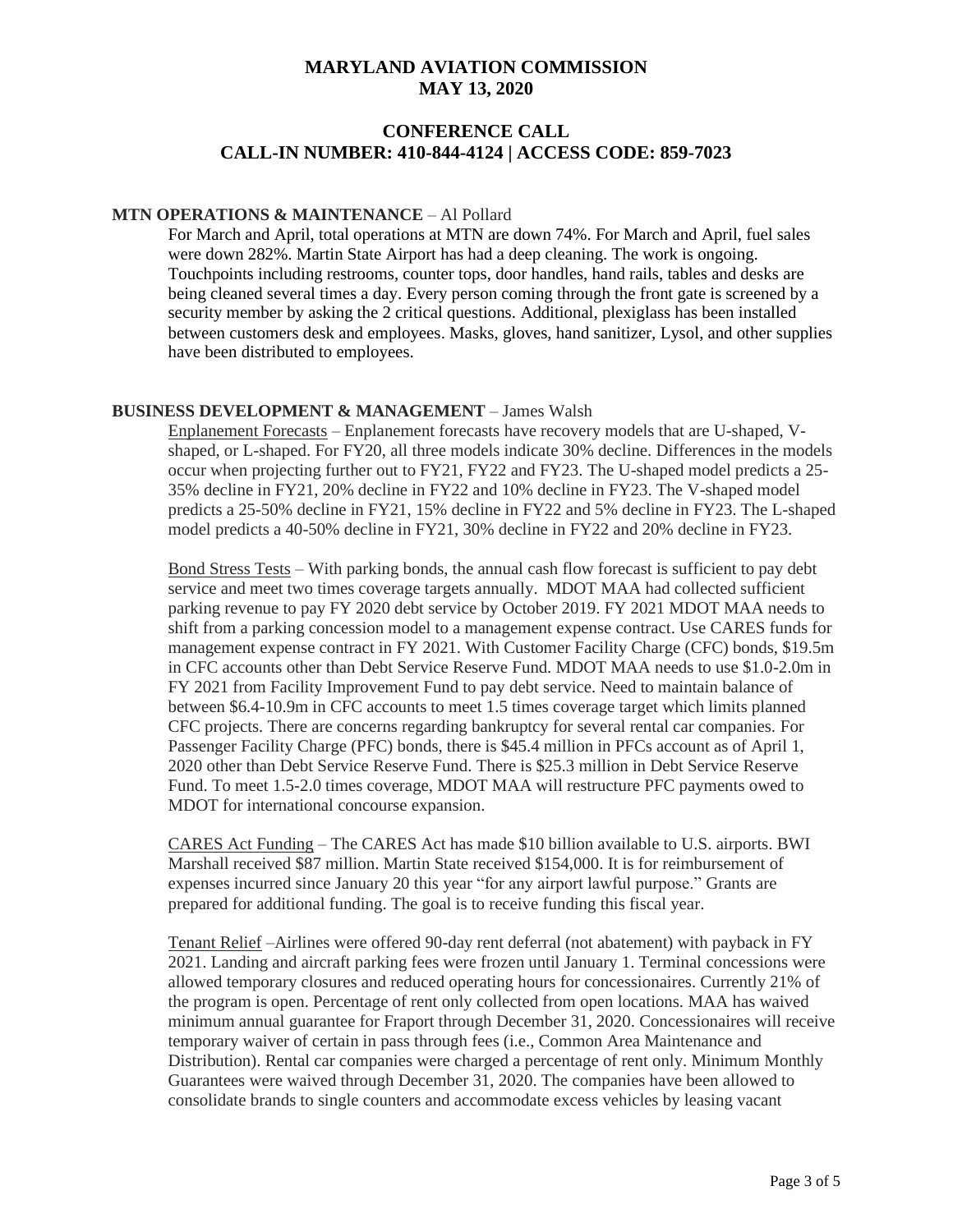# **CONFERENCE CALL CALL-IN NUMBER: 410-844-4124 | ACCESS CODE: 859-7023**

employee lots. Minimum Monthly Guarantee were waived for parking lot concessions through June 30, 2020 (end of term); seeking Board of Public Works approval of contract extension. MAA is extending parking solicitation deadline for new proposal until end of CY 2020. A new operator to be selected prior to end of FY 2021. All surface lots were closed (i.e., Express, Long Term A and B) and all parking operations moved to Hourly and Daily Garages.

### **ADMINISTRATION & PERFORMANCE MANAGEMENT –** Shanae Murray

Initial Response - Initial response included a multi-pronged approach: daily team debriefs, coordination of screening protocol, coordination of PPE (assessment, distribution & replenishment), communication regarding safety  $\&$  risk, and on-site risk assessment, coordination and response to management and employee concerns. A major component of the communication included educating staff on how to reduce the risk, spread and exposure to COVID-19 (i.e., social distancing, hand washing, wearing face coverings, etc.).

 $Telework - 35%$  of the staff are teleworking. Laptops were distributed to employees by the Airport Technology Division. There has been increased productivity.

New Hires – 13 new hires were onboarded before the state-wide hiring freeze took effect.

Employee Concerns – The Division is working to address employee concerns stemming from the COVID-19 pandemic, which revolve around health and safety, childcare, and care giving responsibilities.

Tools – Employees are encouraged to participate in continuing education through virtual courses and webinars.

Recovery & Reopening – The Division is currently working on a recovery and reopening strategy. For now, employees will continue to telework. Some will have flexible or staggered work schedules. Social distancing will be adhered to. Work spaces will be sanitized and employees will not gather in large groups for meetings or events.

### **AIRPORT TECHNOLOGY** – Ned Carey

Since March 13, the Division of Airport Technology has issued 126 laptops to employees and set up 154 VPN accounts. The Help Desk is staffed (remotely) weekdays from 0800 to 1630. After hours, employees can leave a message for the on-call technician.

#### **MARKETING & AIR SERVICE DEVELOPMENT** – Annette Fisher and Jordan Kayloe

Marketing Update – BWI Marshall has received news coverage because of the important role that the Airport plays in the regional response to the COVID-19 pandemic. The Airport's social media pages have been used to disseminate information to customers. Some of the Airport's frontline workers have also been featured on BWI's social media, in an effort to thank them and highlight the airport's essential employees.

Air Service – In February, BWI Marshall boasted of 16 airlines with 340 daily departures to 93 destinations throughout 2020. In May, BWI Marshall will be as low as 11 airlines with 105 daily departures to 55 destinations. Southwest Airlines' seat share is higher after more conservative suspensions. Southwest had 66% of seats at BWI Marshall at last Commission meeting. Spirit